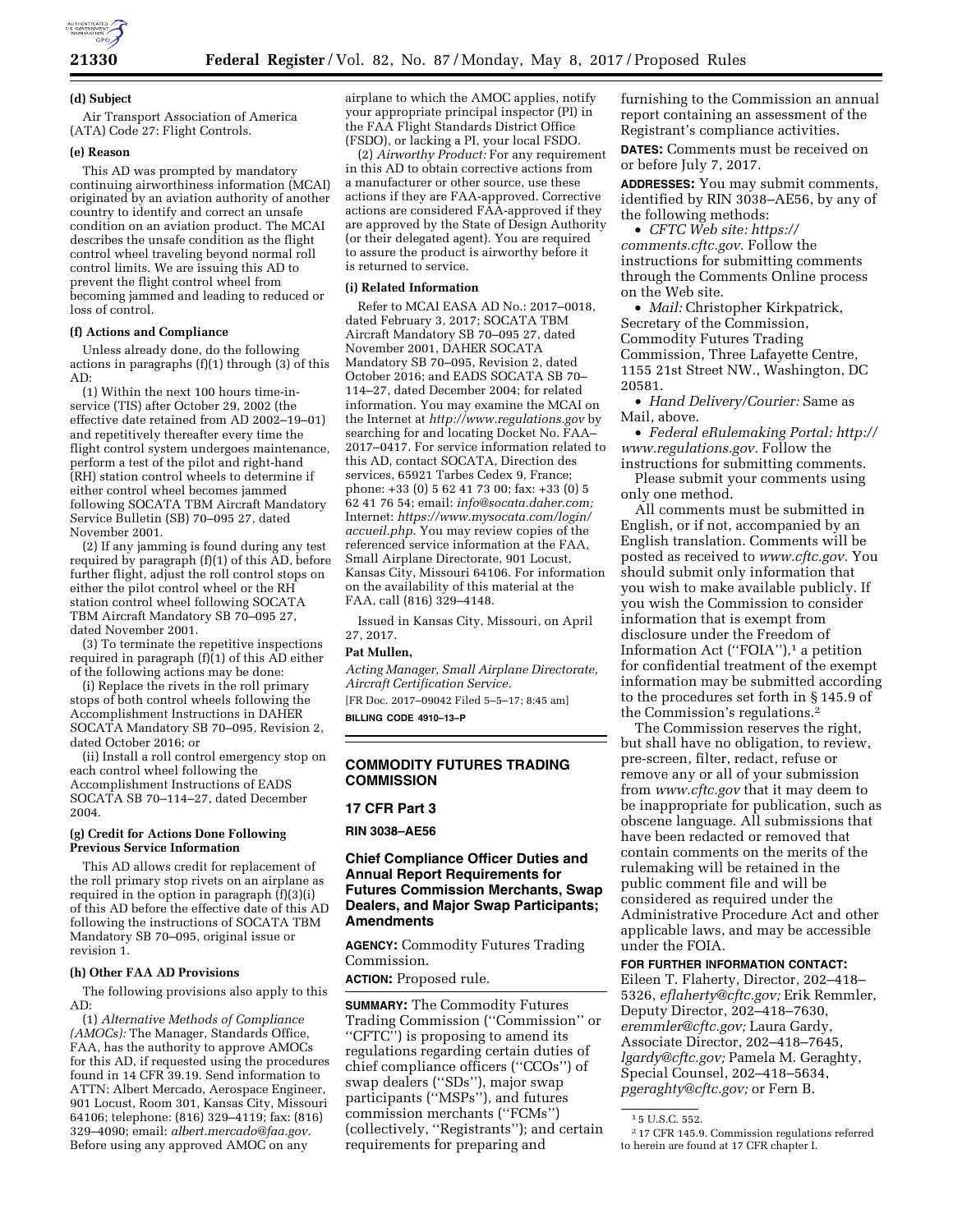Simmons, Special Counsel, 202–418– 5901, *[fsimmons@cftc.gov,](mailto:fsimmons@cftc.gov)* Division of Swap Dealer and Intermediary Oversight, Commodity Futures Trading Commission, Three Lafayette Centre, 1155 21st Street NW., Washington, DC 20581.

### **SUPPLEMENTARY INFORMATION:**

### **I. Background**

## *A. Statutory and Regulatory Background*

As amended by the Dodd-Frank Wall Street Reform and Consumer Protection Act ("Dodd-Frank Act"),<sup>3</sup> sections 4d(d) and 4s(k) of the Commodity Exchange Act (''CEA'' or ''Act'') require each Registrant to designate an individual to serve as its CCO. $4$  Sections  $4s(k)(2)$  and (3) set forth certain requirements and duties for CCOs of SDs and MSPs, including the requirement to prepare and sign an annual compliance report (''CCO Annual Report'').5 CEA section 4d(d) requires CCOs of FCMs to ''perform such duties and responsibilities'' as are established by Commission regulation or the rules of a registered futures association.6 In 2012, the Commission adopted regulations 3.3(d) through (f) implementing the duties described in CEA sections 4d(d) and  $4s(k)$ .

### *B. Consistency With SEC Rules*

Using language identical to CEA section 4s(k), the Dodd-Frank Act amended the Securities Exchange Act of 1934 (''Exchange Act'') by adding section 15F(k) to establish the same CCO requirements for security-based swap dealers and major security-based swap participants (collectively, ''SEC Registrants'').8 In compliance with sections 712(a)(1)–(2) of the Dodd-Frank Act, the Commission and SEC staffs consulted and coordinated together and with prudential regulators in developing the respective CCO rules for purposes of regulatory consistency and comparability.9

The SEC initially proposed rule 15Fk– 1 to implement CCO requirements and duties for SEC Registrants in July 2011.10 In May 2013, after the CFTC

7 17 CFR 3.3(d)–(f). *See* Swap Dealer and Major Swap Participant Recordkeeping, Reporting, and Duties Rules, 77 FR 20128 (Apr. 3, 2012) (' Rules Adopting Release''). For purposes of this release, these rules will be referred to as the ''CCO Rules.''

8 15 U.S.C. 78o–10(k).

9Public Law 111–203, 124 Stat. 1376, 1641–1642 (codified at 15 U.S.C. 8302(a)(1)–(2)).

10*See* Business Conduct Standards for Security-Based Swap Dealers and Major Security-Based

adopted the CCO Rules, the SEC reopened the comment period for its outstanding Dodd-Frank Act Title VII rulemakings, including rule 15Fk–1.11 In its reopening release, the SEC sought comment on, among other things: (1) The relationship of the proposed SEC rules to any parallel CFTC requirements; and (2) the extent to which the SEC should emphasize consistency with the CFTC rules or should tailor its rules to the security-based swap market.12 Comments received by the SEC largely urged the SEC to harmonize its business conduct rules, including rule 15Fk–1, with those of the CFTC because the industry had already implemented the CFTC's regulations.13 Specifically, with respect to supervision and CCO obligations, commenters urged that the SEC's final rules ''be informed by industry experience complying with . . . the CFTC internal business conduct standards'' among others.14 A number of comments also suggested specific conforming modifications to the SEC's proposed rules.15

SEC staff continued to consult with CFTC staff leading up to adoption of the SEC's business conduct standards rules, which became effective July 12, 2016.16 As explained in the SEC Adopting Release, the SEC modified the proposed rules ''to harmonize with CFTC requirements to create efficiencies for entities that have already established infrastructure for compliance with analogous CFTC requirements'' where such modifications ''will continue to provide the protections (as explained in the context of the particular rule) that the rules were intended to accomplish.'' 17

### *C. Further Harmonization*

Although the SEC's CCO rules are largely harmonized with the CFTC's corresponding regulations, rule 15Fk–1 as adopted differs in several respects. Based on CFTC staff experience in implementing the CCO Rules, review of the comments to the proposed SEC rule 15Fk–1, and discussions with SEC staff, the Commission believes that some of

16 17 CFR 240.15Fk–1. *See* SEC Adopting Release, 81 FR at 29960.

the differences adopted by the SEC are beneficial for market participants and regulatory oversight.

The CCO Rules, among other things, seek to ensure that the CCO is actively engaged in compliance activities with the appropriate authority, resources, and access to the board of directors or senior officer to administer the firm's compliance activities.18 As described below, the proposed amendments to the CCO Rules preserve these objectives and should increase efficiencies, reduce regulatory burden, particularly for dual registrants, and further clarify the scope of CCO duties.

### **II. The Proposal**

### *A. Regulation 3.1—Definitions*

The Commission proposes to add a definition of ''senior officer'' to § 3.1 to provide greater clarity regarding the CCO reporting line required by CEA section  $4s(k)(2)(A)$  and § 3.3(a)(1) of the Commission's regulations.19 The Commission has not previously formally defined this term for purposes of the CCO Rules. However, Commission staff has generally interpreted this term to refer to a Registrant's most senior officer, typically the chief executive officer or the equivalent. This interpretation is consistent with the SEC's definition of ''senior officer'' in SEC rule 15Fk–1(e)(2). Accordingly, the Commission is proposing to define "senior officer" in new paragraph (j) to § 3.1 as ''the chief executive officer or other equivalent officer of a registrant.''

This definition is in keeping with the Commission's continued belief that, as stated in the CCO Rules Adopting Release, a ''direct reporting line'' from the CCO to the board of directors or highest executive officer ensures CCO independence.20 The ''chief executive officer'' is typically the highest executive level, but the definition includes the phrase ''other equivalent officer'' to acknowledge that a firm may have a different title for the highest executive officer.

*Request for comment:* The Commission requests comment regarding the proposed definition in § 3.1. The Commission specifically requests comment on the following questions:

<sup>3</sup>*See* Dodd-Frank Act, Public Law 111–203, 124 Stat. 1376 (2010).

<sup>4</sup> 7 U.S.C. 6d(d) and 6s(k)(1).

<sup>5</sup> 7 U.S.C. 6s(k)(2) and (3).

<sup>6</sup> 7 U.S.C. 6d(d).

Swap Participants, 76 FR 42396 (proposed Jul. 18,  $2011$ ).

<sup>11</sup>*See* Reopening of Comment Periods for Certain Rulemaking Releases and Policy Statement Applicable to Security-Based Swaps, 78 FR 30800 (May 23, 2013).

<sup>12</sup> *Id.* at 30802.

<sup>13</sup>Business Conduct Standards for Security-Based Swap Dealers and Major Security-Based Swap Participants, 81 FR 29960, 29964 (May 13, 2016) (''SEC Adopting Release'').

<sup>14</sup> *Id.* at 29964 n.31.

<sup>15</sup> *Id.* 

<sup>17</sup>SEC Adopting Release, 81 FR at 29964.

<sup>18</sup>*See, e.g.,* CCO Rules Adopting Release, 77 FR at 20161–2.

<sup>19</sup> 7 U.S.C. 6s(k)(2)(A); 17 CFR 3.3(a)(1).

<sup>20</sup>*See* CCO Rules Adopting Release, 77 FR at 20160. As noted in the release, reporting to a senior officer of a division of a larger company would be appropriate only when that division is registered as a swap dealer (*i.e.,* a limited swap dealer designation under 17 CFR 1.3(ggg)(3)). *Id.*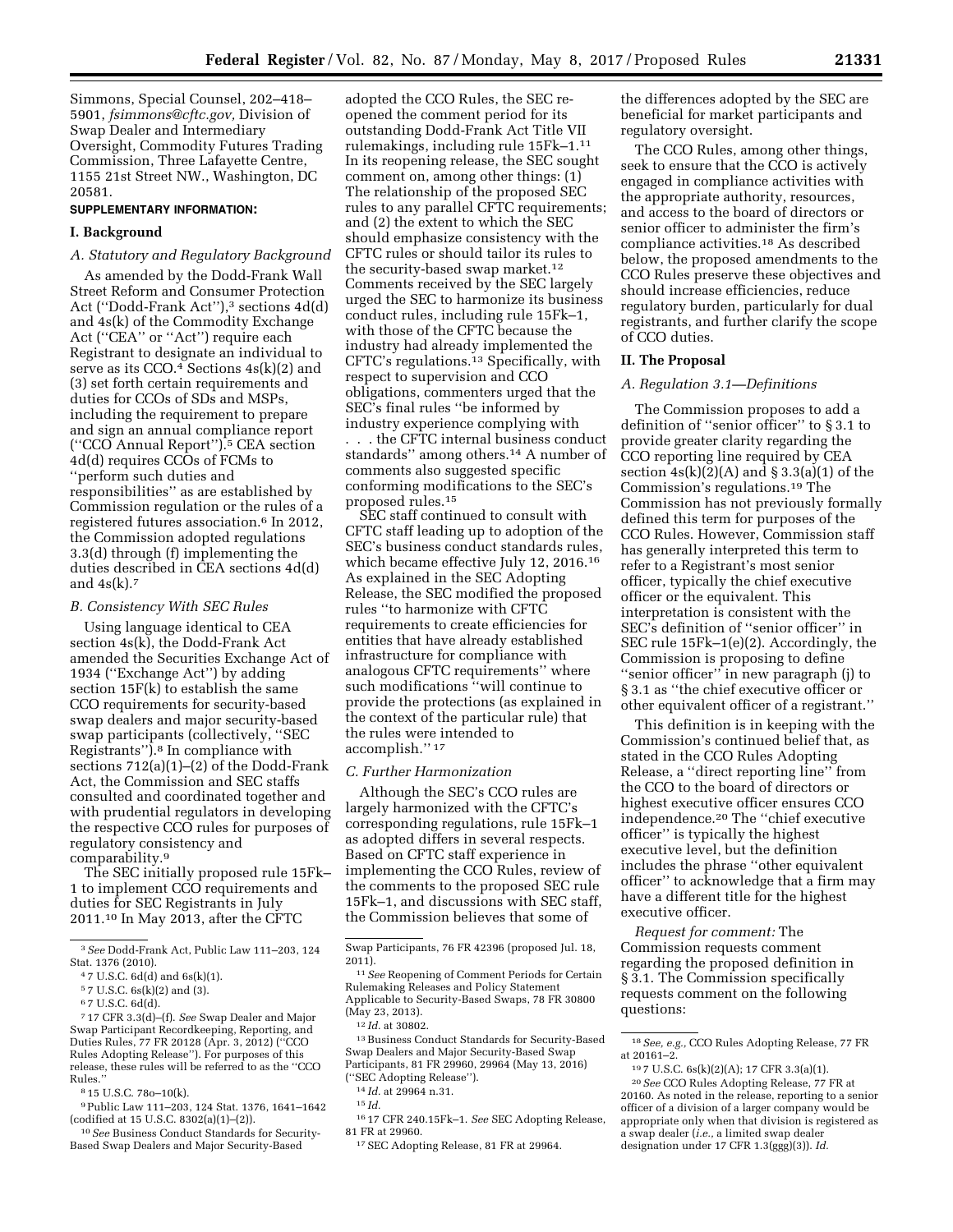• Should the proposed definition for ''senior officer'' be revised? If yes, please provide alternative suggestions.

• Should other definitions be added?

*B. Regulation 3.3(d)—Chief Compliance Officer Duties* 

Paragraph (d) of § 3.3 implements the CCO duties required by CEA section 4s(k). Generally, paragraph (d) requires the CCO to: (1) Establish and administer policies and procedures, including those related to ensuring compliance and remediating noncompliance issues; (2) resolve any conflicts of interest; and (3) prepare the CCO Annual Report. Based on the practical experience gained from four years of implementation, the Commission has determined that certain CCO Rules could be revised to more accurately convey the Commission's intent with respect to the scope of the CCO's duties and to further harmonize with the SEC's recently finalized CCO rules. In this regard, the proposed amendments are intended to maintain and clarify the underlying goal of the CCO's active engagement in compliance monitoring while reducing regulatory burdens that provide limited corresponding benefit.21

1. Regulation 3.3(d)(1)—Duty To Administer Compliance Policies and Procedures

Paragraph (d)(1) of § 3.3 implements CEA section  $4s(k)(2)(D)$ , which requires a CCO to ''be responsible for administering each policy and procedure that is required to be established pursuant to this section.'' 22 The current text of  $\S 3.3(d)(1)$  states that the CCO's duties include ''administering the registrant's policies and procedures reasonably designed to ensure compliance with the Act and Commission regulations.'' 23 The Commission is proposing to amend § 3.3(d)(1) to require the CCO to administer ''each of the registrant's policies and procedures relating to its business as a futures commission merchant, swap dealer, or major swap participant that are required to be established pursuant to the Act and Commission regulations.''

The proposed change clarifies that the CCO is responsible for administering the policies and procedures specifically related to the Registrant's business as a SD, MSP, or FCM, as applicable, not *all*  of the Registrant's business that may otherwise be subject to CFTC regulation. Further, the proposed change more

closely tracks the language of CEA section 4s(k)(2)(D) and is consistent with the Commission's stated intent when finalizing the CCO Rules.24 Finally, the amended rule text more closely tracks the language of the SEC's parallel rule 25 and should alleviate concerns regarding consistency with the SEC's interpretation of identical statutory language as it applies to dual CFTC Registrants and SEC Registrants.

2. Regulation 3.3(d)(2)—Resolving Conflicts of Interest

Paragraph (d)(2) of § 3.3 requires the CCO to, in consultation with the board of directors or the senior officer, resolve any conflicts of interest that may arise. The Commission is proposing to modify § 3.3(d)(2) to clarify that the CCO must take ''reasonable steps'' to resolve conflicts. This proposed change makes explicit an implied reasonableness standard and recognizes that resolution of non-material conflicts need not always require the CCO's direct expertise or directly involve the board of directors or senior officer.26

The Commission is of the view that a CCO's duty to resolve conflicts of interest should not be interpreted to require the CCO to personally resolve every potential conflict of interest that may arise or require consultation with the board of directors or senior office. If strictly interpreted, the current rule text creates an undue burden on CCOs, likely taking them away from more important compliance activities. The proposed changes are intended to clarify that routinely encountered conflicts could be resolved in the normal course of business consistent with the CCO's general administration of internal policies and procedures, which must include conflicts of interest policies.27 With this amendment, the CCO and his or her resources may more effectively engage in working to resolve conflicts practically and within normal business operations procedures.

Similarly, the SEC in its adopting release noted that the CCO's role in

26The CEA and Exchange Act require CCO's to ''in consultation with the board of directors, a body performing a function similar to the board, or the senior officer of the organization, resolve any conflicts of interest that may arise.'' 7 U.S.C. 6s(k)(2)(C) and 15 U.S.C. 78o–10(k)(2)(C).

27*See* 7 U.S.C. 6s(k)(3)(A)(ii) (requiring policies and procedures to include conflicts of interest policies).

resolving conflicts of interest would likely include the recommendation of actions to resolve the conflict, as well as the escalation and reporting of issues related to resolution, but not executing the business decisions to ultimately resolve the conflict.28 The SEC articulated this understanding in its final rule 15Fk–1(b)(3) by requiring a CCO to ''take reasonable steps'' to resolve conflicts of interests. The Commission believes it is appropriate to incorporate this language into § 3.3(d)(2) to more accurately reflect its interpretation of the statutory requirement.

3. Regulation 3.3(d)(3)—Ensuring Compliance

The Commission proposes to amend paragraph (d)(3) of  $\bar{\S}$  3.3 to incorporate further guidance regarding the extent of a CCO's compliance duties. Current § 3.3(d)(3) effectuates CEA section  $4s(k)(2)(E)$  <sup>29</sup> by requiring CCOs to take ''reasonable steps to ensure compliance with the Act and Commission regulations relating to the swap dealer's or major swap participant's swaps activities, or to the futures commission merchant's business as a futures commission merchant.'' 30 The Commission proposes to amend § 3.3(d)(3) by clarifying that the CCO's duty in this subsection includes ''ensuring the registrant establishes, maintains and reviews written policies and procedures reasonably designed to achieve compliance'' with the Act and Commission regulations. This change is consistent with the SEC's parallel rule.31

When finalizing § 3.3(d)(3), the Commission intended to address commenter concerns that fully ''ensuring compliance'' with the CEA could be an impracticable standard for CCOs and that the regulatory responsibility for ensuring compliance is ultimately borne by the registrant.32 The Commission modified the proposal in the final rule by limiting the CCO duties to taking ''reasonable steps to ensure compliance'' rather than simply ''ensure compliance.'' 33

 $297$  U.S.C.  $6s(k)(2)(E)$  imposes a duty on CCOs to ''ensure compliance with this Act [CEA] (including regulations) relating to swaps, including each rule prescribed by the Commission under this section.''

33 In making this modification, the Commission considered the SEC's similar interpretation of the duty to ensure compliance in its proposed rule effectuating identical statutory language. *See id.* 

<sup>21</sup>*See* CCO Rules Adopting Release, 77 FR at 20161–2.

<sup>22</sup> 7 U.S.C. 6s(k)(2)(D).

<sup>23</sup> 17 CFR 3.3(d)(1).

<sup>24</sup>CCO Rules Adopting Release, 77 FR at 20158. (''[T]he Commission is clarifying in the final rules that the CCO's duties extend only to the activities of the registrant that are regulated by the Commission, namely swaps activities of SDs and MSPs and the derivatives activities included in the definition of FCM under section 1(a)(28) of the CEA.'').

<sup>25</sup> 17 CFR 240.15Fk–1(b)(4).

<sup>28</sup>*See* SEC Adopting Release, 81 FR at 30057 (stating that ''the primary responsibility for the resolution of conflicts generally lies with the business units . . . . ").  $\,$ 

<sup>30</sup> 17 CFR 3.3(d)(3).

<sup>31</sup> 17 CFR 240.15Fk–1(b)(2).

<sup>32</sup>*See* CCO Rules Adopting Release, 77 FR at 20162.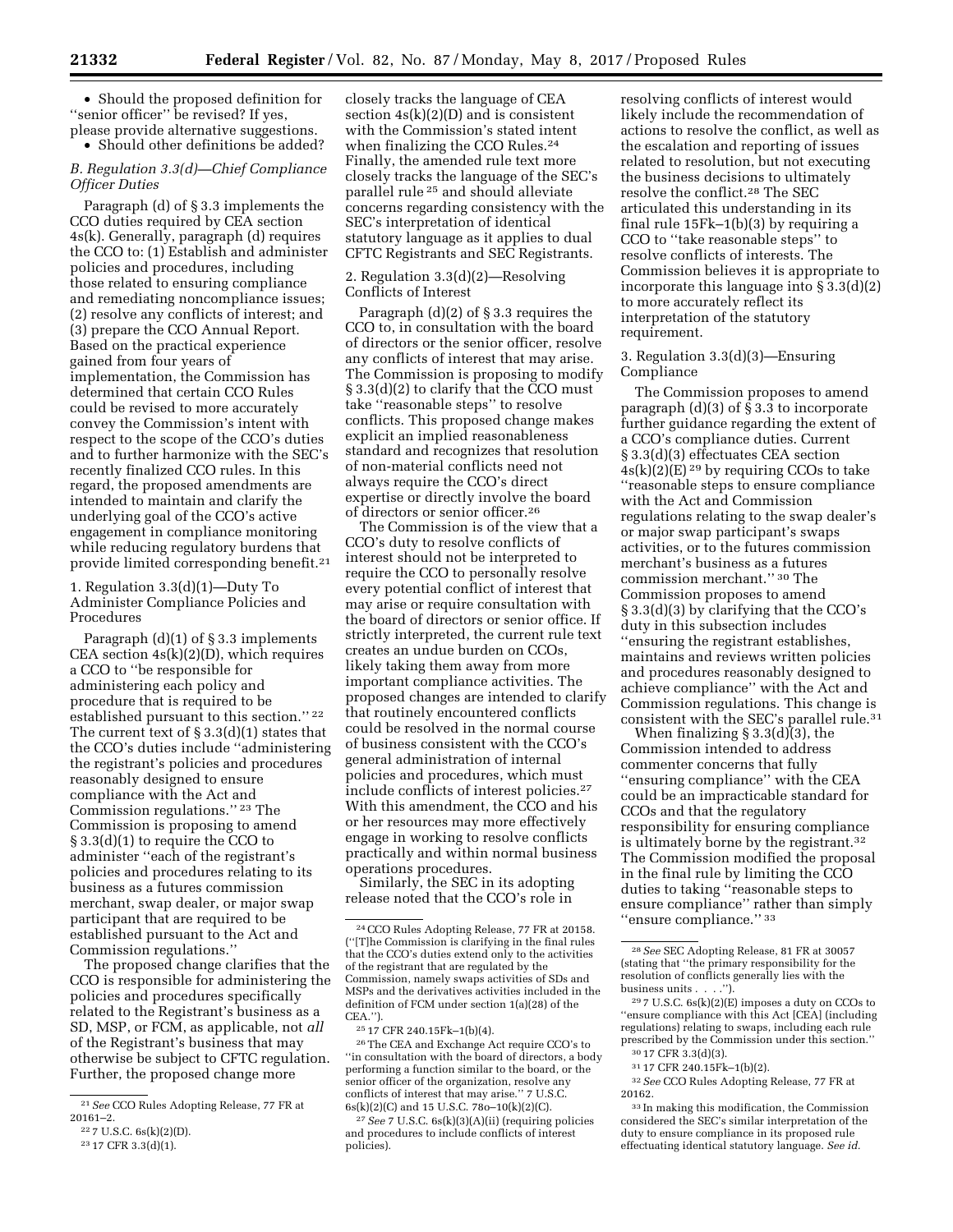Notwithstanding the change made to the final CCO Rules, during the more than four years of implementing § 3.3(d)(3), CCOs and their representatives have expressed concern about the uncertainty as to the breadth of their required authority under the rule. Accordingly, by amending § 3.3(d)(3), the Commission intends to address uncertainty caused by the current text of § 3.3(d)(3) by specifically identifying the CCO's duties with regard to compliance policies and procedures.34 The amended language also will further harmonize with the SEC's final interpretation of the role of the CCO.35

4. Regulations 3.3(d)(4) and (5)— Remediation of Noncompliance Issues

Paragraphs (d)(4) and (5) currently require a CCO to establish procedures, in consultation with the board of directors or the senior officer, for (1) the remediation of noncompliance issues identified by the CCO and (2) the handling, management response, remediation, retesting, and closing of noncompliance issues.36 The Commission proposes to remove the consultation requirement in paragraphs (d)(4) and (5) as superfluous and clarify that the policies and procedures be ''reasonably designed'' to achieve the stated purpose. In removing the consultation requirement, the Commission acknowledges that in carrying out their duties, a CCO should manage and remediate compliance issues by consulting, as appropriate, with business lines, senior management, the board of directors, and independent review groups.

Furthermore, the Commission is proposing to amend § 3.3(d)(4) to include remediating matters identified ''through any means'' by the chief compliance officer in addition to the specific detection methods listed in the rule text. This change addresses a

35 In finalizing its rules for SEC Registrants, the SEC departed from its proposed language and similarly concluded that, ''it is the responsibility of the SBS Entity, not the CCO in his or her personal capacity, to establish and enforce required policies and procedures.'' *See* SEC Adopting Release, 81 FR at 30056.

concern discussed in the SEC Adopting Release that the list of specific methods in the current regulatory text could be viewed as a limit on noncompliance event discovery methods.37 The flexibility added by this change is particularly meaningful given advances in automated compliance monitoring technology.

*Request for comment:* The Commission requests comment regarding the proposed amendments to the CCO duties in § 3.3(d). The Commission specifically requests comment on the following questions:

• Are the proposed revisions to the CCO duties appropriate? If not, what modifications to the duties should be made?

• Do the proposed amendments create added efficiencies for dual CFTC and SEC Registrants?

• To what extent do the proposed amendments reduce burdens and costs for Registrants?

• Do any of the proposed amendments create any additional burdens or costs for Registrants?

• Should the Commission revise any other requirements under § 3.3(d)? If so, which ones and why?

• Should the Commission seek to further harmonize the requirements under § 3.3(d) with parallel SEC requirements?

*C. Proposed Amendments to Regulations 3.3(e) and (f)—CCO Annual Reporting* 

CEA section 4s(k)(3) requires the CCO to annually prepare and sign the CCO Annual Report and Commission § 3.3(e) and (f) implement this requirement.38 The Commission proposes to revise, reorganize, and clarify § 3.3(e) and (f) to further reduce burdens to Registrants, incorporate related proposed amendments to § 3.3(d), and further harmonize with the SEC's parallel rules. When the Commission proposed § 3.3(e) and (f), it stated that the intended purposes for these rules were to: (1) Promote compliance behavior through periodic self-evaluation; and (2) inform the Commission of possible compliance weaknesses.39 Further, in the adopting release, the Commission noted that the rules will assist the Registrant and the Commission in determining whether the Registrant remains in compliance with the CEA and Commission regulations.40

40*See* CCO Rules Adopting Release, 77 FR at 20193 (''The annual compliance report will help FCMs, SDs, MSPs, and the Commission to assess whether the registrant has mechanisms in place to address adequately compliance problems that could The Commission is reaffirming these stated purposes and believes that the proposed revisions will more effectively further these goals.

1. Regulation 3.3(e)—Annual Report

Paragraph (e)(1) of § 3.3 implements CEA section  $4s(k)(3)(A)(ii)$  and requires the CCO Annual Report to include a description of the Registrant's written policies and procedures (''WPPs''), including the code of ethics and conflicts of interest policies. The Commission is proposing to amend § 3.3(e)(1) to further clarify which WPPs must be described in the CCO Annual Report by referencing the WPPs described in paragraph (d), as amended.

Paragraphs (e)(2)(i), (ii), and (iii) of § 3.3 currently require the CCO Annual Report to identify the Registrant's WPPs designed to reasonably comply with the CEA and Commission regulations, assess the effectiveness of the WPPs, and discuss any areas of improvement and recommended changes or improvements to the Registrant's compliance program.41 The current language of  $\S 3.3(e)(2)$  applies these three requirements *to each applicable CFTC regulatory requirement* to which the Registrant is subject. In other words, *for each applicable CFTC requirement*  the CCO Annual Report must identify a WPP, assess the WPP, and discuss related areas of improvement.

After adoption of the rule, Commission staff received industry feedback indicating that the amount of time and resources needed for the review described above makes the process burdensome when compared to the intrinsic value of this portion of the report, particularly given that many of the WPPs do not change from year to year.42 Commission staff has also observed that many of the CCO Annual Reports provide the detail required in a rote manner, but contain limited substantive discussion regarding areas of improvement and recommended changes to the compliance program, especially where such modifications may relate to the remediation of

lead to a failure of the registrant. It also will assist the Commission in determining whether the registrant remains in compliance with the CEA and the Commission's regulations . . . . '').

42To alleviate some of this burden, Commission staff indicated in guidance that a chart may provide an appropriate mechanism for efficiently addressing the requirements of § 3.3(e)(2) for purposes of the CCO Annual Report. CFTC Staff Advisory No. 14– 153 at 6 (Dec. 22, 2014) (''CCO Annual Report Advisory''). However, the Commission believes that while use of a chart may streamline the presentation of information, it does not fundamentally change the burden of the underlying review and assessment.

<sup>34</sup>*See* Designation of a Chief Compliance Officer; Required Compliance Policies; and Annual Report of a Futures Commission Merchant, Swap Dealer, or Major Swap Participant, 75 FR 70881, 70883 (proposed Nov. 19, 2010) (''Underlying all of these duties are two fundamental acknowledgements: The chief compliance officer can only ensure the registrant's compliance to the full capacity of an individual person, and the duties of the chief compliance officer do not elevate the position above the board of directors, or otherwise contradict basic and well-established tenets of law regarding the allocation of responsibility within a business association.'').

<sup>36</sup> 17 CFR 3.3(d)(4) and (5).

<sup>37</sup>*See* SEC Adopting Release, 81 FR at 30056. 38 7 U.S.C. 6s(k)(3) and 17 CFR 3.3(e) and (f).

<sup>39</sup> 75 FR at 70883.

<sup>41</sup>*See* 17 CFR 3.3(e)(2)(i)–(iii).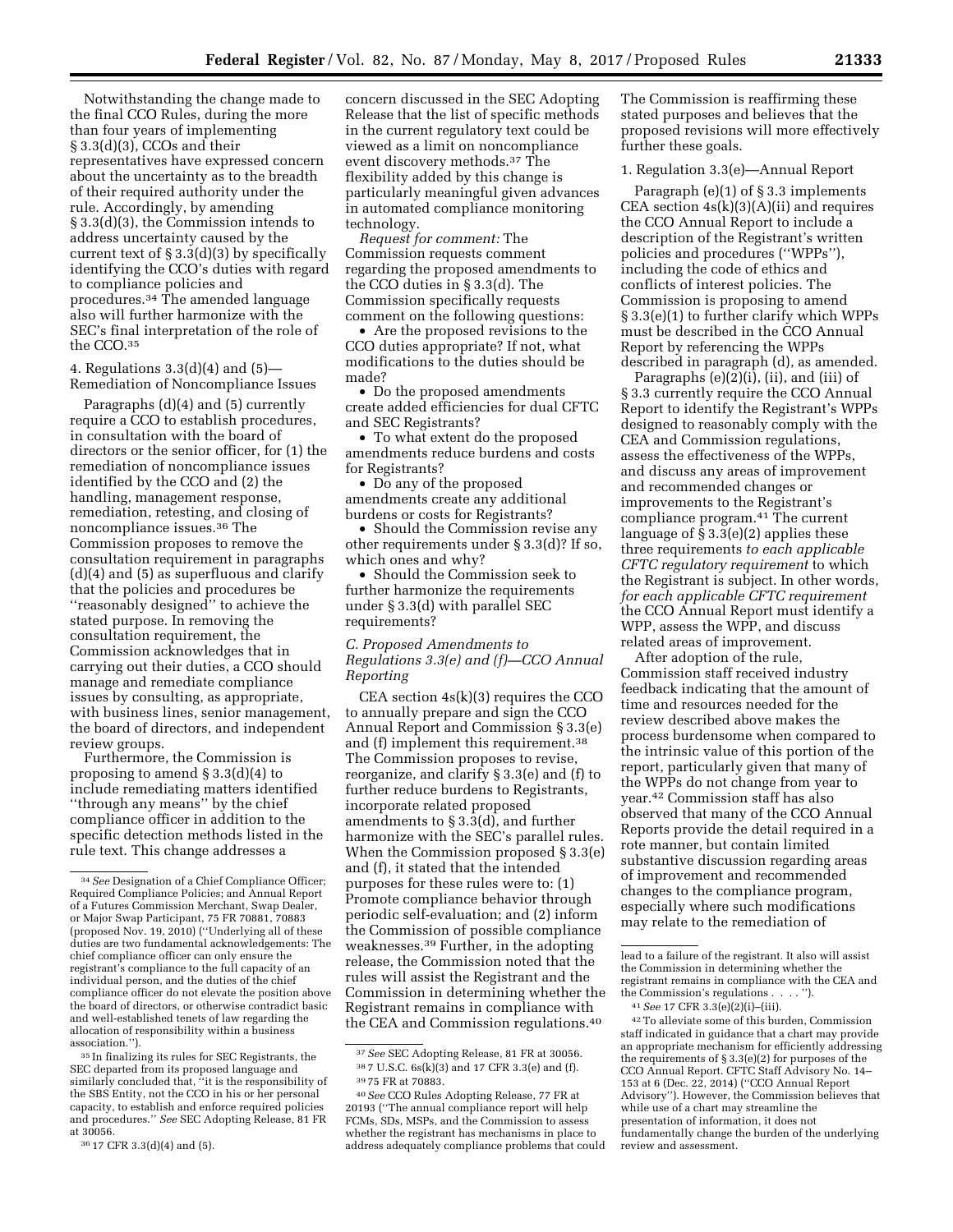material noncompliance issues.43 This observation raises concerns as to whether the CCO Annual Report requirements are promoting an active, on-going self-evaluation or, instead, encouraging a more limited, ''check-thebox'' appraisal.

Based on the foregoing, the Commission is proposing to amend § 3.3(e)(2) to eliminate the requirement to address ''each applicable requirement under the Act and Commission regulations'' and make other conforming edits. In addition, § 3.3(e)(2)(i) is being deleted because Registrants are already required by § 3.3(e)(1) to describe their WPPs.44 The Commission believes that the intent of CEA section  $4s(k)(3)(A)$  and the purpose of the CCO Annual Report may be met where Registrants provide summaries of their WPPs coupled with a detailed discussion of their annual assessment and recommended improvements.45

As a related change, § 3.3(f) specifically contains the full requirements regarding delivery of the CCO Annual Report. To eliminate confusion and unnecessary duplication, the Commission proposes to amend § 3.3(e) to remove the duplicative text regarding the duty to furnish the CCO Annual Report.

The Commission is also proposing to amend § 3.3(e)(4), which requires that the Registrant describe in the CCO Annual Report its financial, managerial, operational, and staffing resources set aside for compliance with the Act and Commission regulations. Commission staff has received a number of questions regarding whether the description need only cover resources for the activities for which the Registrant is registered or must also address other activities covered by the Act and Commission regulations. The Commission is proposing to amend § 3.3(e)(4) to clarify that the discussion is limited to resources allocated to the specific activities for which the Registrant is registered. It is the Commission's view that the CCO Annual Report is meant to be a report regarding a Registrant's business as an FCM, SD, or MSP, and

therefore information need only be included in the CCO Annual Report to the extent it is related to, or impacts, that part of the Registrant's business.

The changes to § 3.3(e)(2) in this proposal closely parallel SEC rule 15Fk– 1(c)(2).46 The Commission believes that greater efficiencies can be achieved for dual CFTC and SEC Registrants when the structure and content requirements for both CCO Annual Reports is consistent.

Finally, to fully implement the amendments to § 3.3(e), the Commission is proposing to renumber current § 3.3(e)(3) as § 3.3(e)(6), to account for the proposed renumbering of the other content requirements in current § 3.3(e)(2).

2. Regulation 3.3(f)—Furnishing the Annual Report to the Commission

CEA section  $4s(k)(3)(B)$  requires the CCO Annual Report to, among other things, be furnished to the Commission and include a certification that the report is accurate and complete. Paragraph (f) of § 3.3 implements this requirement.

Section 3.3(f)(1) only requires delivery of the CCO Annual Report to the board of directors or the senior officer of the Registrant in addition to the Commission. The Commission is proposing to amend § 3.3(f)(1) to require a Registrant to provide its CCO Annual Report to its audit committee (or equivalent body), the board of directors, and the senior officer prior to furnishing it to the Commission.47 This amendment would align this requirement with that of the SEC's corresponding rule,  $15Fk-1(c)(2)(ii)(B)$ . In requiring the SEC CCO Annual Report to be delivered to the audit committee, the SEC stated that requiring submission to the audit committee, in addition to the board and the senior officer, further ensures that all groups with overall responsibility for governance and internal controls remain informed of the SEC Registrant's compliance program.48 The Commission agrees with this policy goal and also believes that further aligning our rules provides for greater efficiency.

*Request for comment:* The Commission requests comment regarding the proposed amendments to

48SEC Adopting Release, 81 FR at 30059.

the CCO Annual Report's requirements in § 3.3(e) and (f). The Commission encourages all comments, including background information, actual market examples, best practice principles, and estimates of any asserted costs and expenses. Regarding the proposed CCO Annual Report amendments, the Commission specifically requests comment on the following questions:

• Are the proposed amendments to the CCO Annual Report's content requirements in § 3.3(e) appropriate? If not, what modifications to the content requirements should be made?

• What, if any, transition or ongoing costs or savings would result from such changes? Please provide details and estimates regarding any asserted costs or savings.

• Would the proposed amendments to the CCO Annual Report's submission requirements in § 3.3(f)(1) cause undue burden? Is it appropriate for the audit committee to receive the CCO Annual Report?

• Should the Commission make any other changes to § 3.3(f) to further harmonize with the SEC?

### **III. Related Matters**

### *A. Regulatory Flexibility Act*

The Regulatory Flexibility Act (''RFA'') 49 requires that agencies consider whether a proposed rule will have a significant economic impact on a substantial number of small entities and, if so, provide a regulatory flexibility analysis of the impact. The proposed amendments define the term "senior officer;" clarify the scope of a CCO's duties and the content requirements of the CCO Annual Report; and modify the CCO Annual Report delivery requirement. The proposed amendments would affect FCMs, SDs, and MSPs that are required to be registered with the Commission. The Commission has previously established certain definitions of ''small entities'' to be used in evaluating the impact of its regulations on small entities in accordance with the RFA, and has previously determined that FCMs, SDs, and MSPs are not small entities for purposes of the RFA.50 Therefore, the Commission believes that the amendments to the CCO Rules would not have a significant economic impact on a substantial number of small

<sup>43</sup>*See* 17 CFR 3.3(e)(5). 44Although the requirement to identify WPPs that are reasonably designed to ensure compliance is being deleted, the Commission notes that it can gain access to each of the Registrant's policies and procedures through the Commission's authority to request the production of books and records under § 1.31, 17 CFR 1.31.

<sup>45</sup>Consistent with the CCO Annual Report Advisory, Registrants may continue to use a chart to present assessment and review findings, as well as other information required by § 3.3(e). However, the use of a chart does not alleviate the requirement to provide meaningful, substantive discussion where required. CCO Annual Report Advisory at 9– 11.

<sup>46</sup>*See* SEC Adopting Release, 81 FR at 30058; 17 CFR 240.15Fk-1(c)(2)(A).

<sup>47</sup>Per its longstanding position, the Commission is reiterating that in the event a Registrant does not have a board of directors, under the proposed amendment, the CCO Annual Report would be furnished to the senior officer and audit committee, or other equivalent body or group performing the auditing function.

<sup>49</sup> 5 U.S.C. 601 *et seq.* 

<sup>50</sup>*See* Policy Statement and Establishment of Definitions of ''Small Entities'' for Purposes of the Regulatory Flexibility Act, 47 FR 18618, 18619 (Apr. 30, 1982) (FCMs); Further Definition of ''Swap Dealer,'' ''Security-Based Swap Dealer,'' ''Major Swap Participant,'' ''Major Security-Based Swap Participant" and "Eligible Contract Participant, FR 30596, 30701 (May 23, 2012) (SDs and MSPs).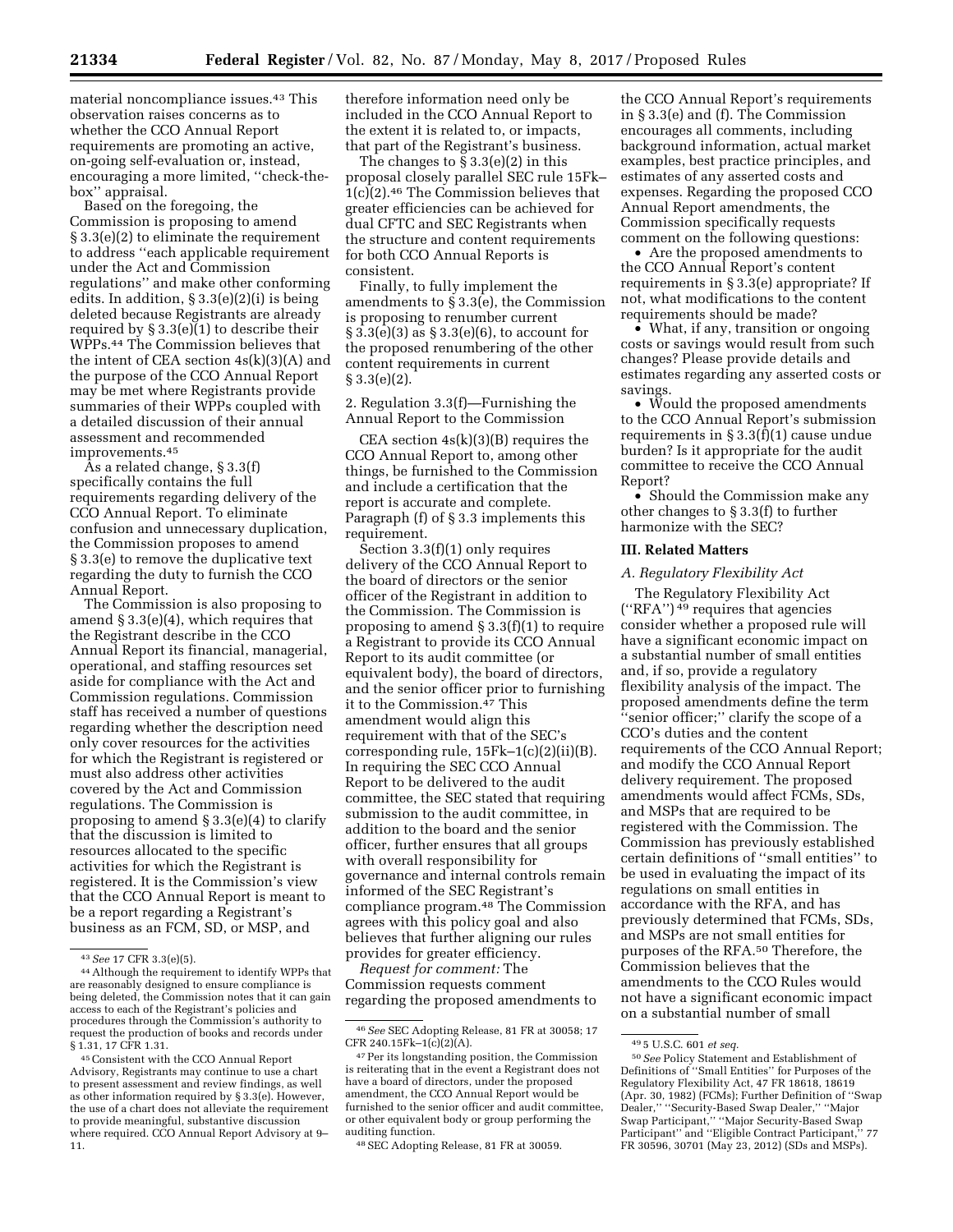entities. Accordingly, the Acting Chairman, on behalf of the Commission, hereby certifies, pursuant to 5 U.S.C. 605(b), that the proposed amendments will not have a significant economic impact on a substantial number of small entities.

## *B. Paperwork Reduction Act*

The Paperwork Reduction Act of 1995 (''PRA'') 51 provides that a federal agency may not conduct or sponsor, and a person is not required to respond to, a collection of information unless it displays a currently valid control number issued by the Office of Management and Budget (''OMB''). The collection of information related to this proposed rule is OMB control number 3038–0080—Annual Report for Chief Compliance Officer of Registrants. As a general matter, the proposed amendments to the CCO Rules: (1) Define the term ''senior officer''; (2) clarify the scope of the CCO duties and the content requirements of the CCO Annual Report; and (3) add the Registrant's audit committee as a party that must receive the CCO Annual Report. The Commission believes that the proposed amendments will not impose any new information collection requirements that require approval of OMB under the PRA. As such, the proposed amendments do not impose any new burden or any new information collection requirements in addition to those that already exist in connection with the preparation and delivery of the CCO Annual Report pursuant to the Commission's regulations.

### *C. Cost-Benefit Considerations*

As discussed above, the Commission is proposing amendments to the CCO Rules that would: (1) Define the term ''senior officer''; (2) provide greater specificity regarding the scope of the CCO's duties; (3) clarify the content requirements for the CCO Annual Report; and (4) require a Registrant's audit committee (or equivalent body), board of directors, and the senior officer to receive the CCO Annual Report. The baseline for this cost and benefit consideration is existing § 3.3.52

The proposed amendments to § 3.3(d) do not change the CCO duties, but rather provide greater specificity

regarding the scope of the CCO's duties and further harmonize with the SEC's security-based swap dealer CCO duties. The Commission expects that greater clarity concerning CCO responsibilities will reduce the potential burdens on CCOs and improve the benefits of compliance by allowing CCOs to better focus on the fundamental compliance aspects of their responsibilities. Additionally, by further harmonizing the CFTC's and SEC's CCO duties, CCOs of dual registrants should be able to fulfill their duties more cost effectively.

Because the proposed amendments to § 3.3(d) do not expand the CCO duties, the Commission preliminarily believes that the proposal would not impose any additional costs to Registrants, market participants, the markets, or the general public. The Commission, however, invites comment regarding the nature of, and the extent to which, costs associated with the CCO duties described in § 3.3(d) could change as a result of the adoption of the proposal and, to the extent they can be quantified, monetary and other numerical estimates thereof.

As discussed more fully above, in implementing § 3.3(e) and (f), the Commission received consistent feedback from Registrants that the exercise of documenting their assessment on a requirement-byrequirement basis was creating a significant economic burden with respect to time and resources. The proposed amendments to eliminate the requirement-by-requirement assessment are intended to reduce the cost to Registrants of producing the CCO Annual Report while maintaining its critical purpose. By reducing the burden associated with this aspect of the CCO Annual Report, CCO and other compliance resources may be better focused on other compliance functions. In addition, the amendments would harmonize certain CFTC and SEC CCO Annual Report content requirements in an effort to reduce the costs to dual registrants of complying with two regulatory regimes. The Commission believes that the foregoing amendments would also provide relief for Registrants from resource and time pressures in preparing their CCO Annual Reports.

The Commission recognizes that the CCO Annual Reports may contain less content if the proposed amendments are adopted because of the removal of the process of documenting a review for hundreds of individual regulatory requirements. However, many of the requirements are inter-related and are

better addressed collectively.53 In addition, eliminating this process should allow Registrants to focus more fully on completing their internal review processes and encourage more focused discussion of material issues in the CCO Annual Report. While the proposed amendments may require less description and classification, the Commission believes that a more focused, substantive discussion of the Registrant's assessment and material compliance issues will result in a CCO Annual Report that is a more effective tool for informing both the Registrant's senior management and the Commission as to the status of compliance at the firm.

### 1. Section 15(a) Factors

Section 15(a) of the CEA requires the Commission to consider the costs and benefits of its actions before promulgating a regulation under the CEA or issuing certain orders.54 Section 15(a) further specifies that the costs and benefits shall be evaluated in light of five broad areas of market and public concern: (1) Protection of market participants and the public; (2) efficiency, competitiveness, and financial integrity of futures markets; (3) price discovery; (4) sound risk management practices; and (5) other public interest considerations. The Commission considers the costs and benefits resulting from its discretionary determinations with respect to the section 15(a) factors.

The Commission believes that the CCO Rules reinforce the CEA's protections for swap markets participants, futures market participants, and the public as more fully described in the CCO Rules Adopting Release.55 This proposal does not seek to diminish either the role of the CCO or the value of the CCO Annual Report. On the contrary, the Commission believes that the proposal will provide the CCO with greater flexibility in accomplishing their duties and focusing compliance resources. Further, the proposal should lead to a CCO Annual Report that more effectively and efficiently focuses the Registrant's board, senior management,

<sup>51</sup> 44 U.S.C. 3501 *et seq.* 

<sup>52</sup>The Commission notes that adding a definition of ''senior officer'' would be effected by amending § 3.1. The Commission believes this addition in and of itself has no impact for purposes of determining the costs and benefits of the proposal, and, therefore, is restricting its analysis of the costs and benefits to the proposed amendments to § 3.3. Nevertheless, the Commission is seeking public comment on whether the definition of ''senior officer'' has any cost and benefit considerations.

<sup>53</sup>For example, under the current regulations 3.3(e) and (f), an assessment of §§ 23.400 through 23.451, 17 CFR 23.400 through 23.451, governing business conduct standards for swap dealers and major swap participants with counterparties would require a separate assessment of each rule, and in many cases, each subsection as a separate ''requirement.'' However, because these regulations all address external business conduct standards, it may be appropriate to address these rules together. 54 7 U.S.C. 19(a).

<sup>55</sup>*See, e.g.,* CCO Rules Adopting Release, 77 FR at 20193.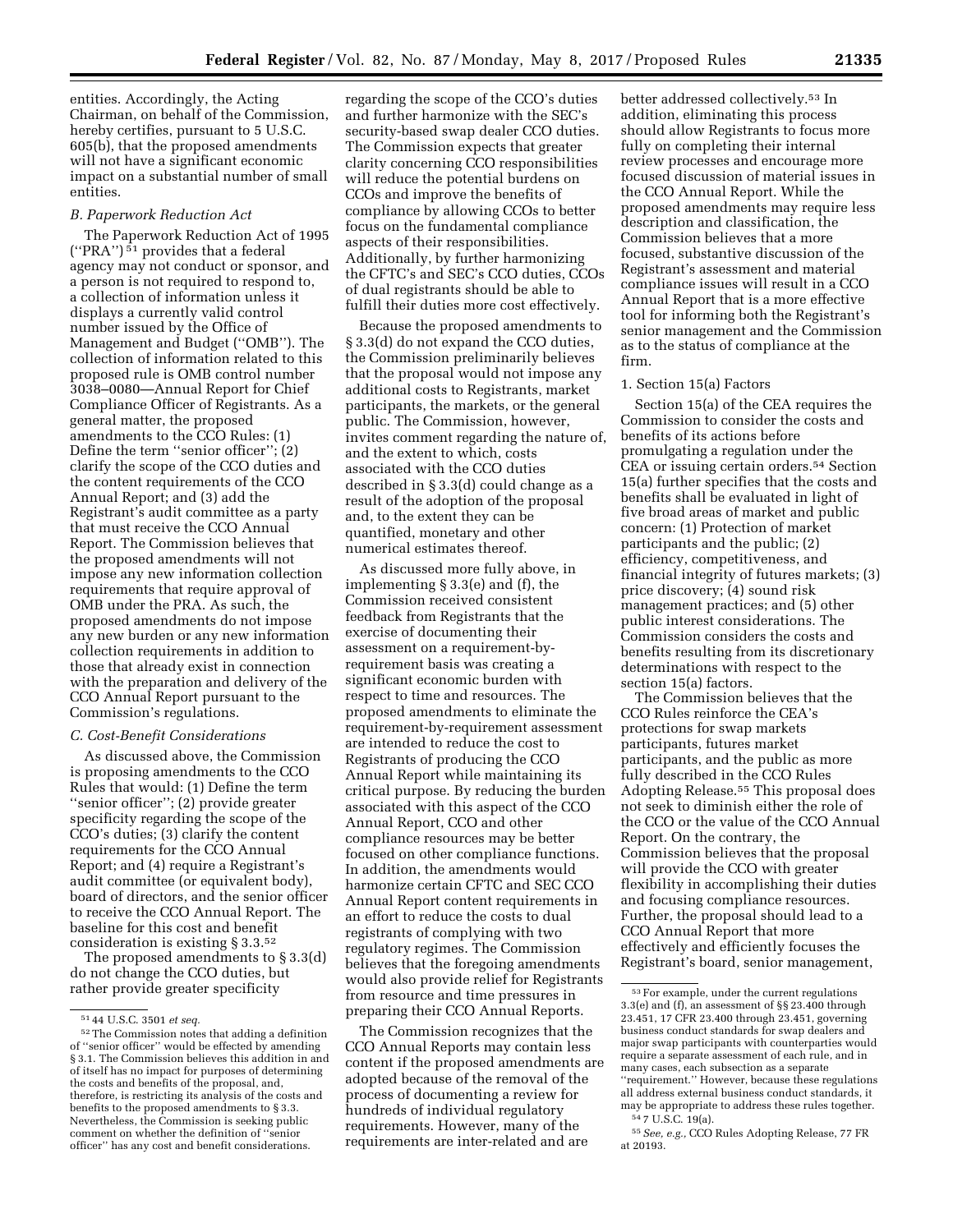and as proposed, the audit committee, as well as the Commission on areas requiring change or improvement.

a. Protection of Market Participants and the Public

The proposed amendments will continue to protect market participants and the public because they do not fundamentally alter the CCO duties or the annual compliance reporting requirements of § 3.3. While the amendment removing the requirementby-requirement reporting may reduce the reporting detail, the Commission believes that change will allow the CCO to focus on identifying and describing in the CCO Annual Report material compliance matters that deserve greater attention. Accordingly, the Commission preliminarily believes that the reduction in content requirements will not affect the protection of market participants and the public.

b. Efficiency, Competitiveness, and Financial Integrity of Markets

The Commission preliminarily believes that the proposed amendments to the CCO Rules could improve resource allocational efficiency for Registrants by reducing the burden to produce the CCO Annual Reports thereby allowing Registrants to allocate compliance resources used for report preparation more efficiently. Furthermore, entities that are dually registered with the CFTC and SEC and that must comply with the CCO Rules are likely to benefit from greater efficiencies to the extent the two agencies' parallel regulations are consistent. The Commission preliminarily believes that the proposed amendments to the CCO Rules will not have any negative impacts on market efficiency, competitiveness, or integrity because each CCO Annual Report addresses internal compliance programs of each Registrant and are not publicly available, and the amendments affecting CCO duties only clarify those duties and do not affect markets.

## c. Price Discovery

The Commission has not identified a specific effect on price discovery as a result of the proposal because the proposal does not address any pricing issues. Nevertheless, the Commission seeks public comment on this issue.

d. Sound Risk Management Practices

The Commission preliminarily believes that the proposed amendments to the CCO duties and CCO Annual Report requirements would not have a meaningful effect on the risk management practices of Registrants.

The proposed amendments relating to the CCO's duties and annual report do not directly impact a Registrant's risk management practices because they clarify the scope of the CCO's duties and CCO Annual Report contents, and do not require changes to a Registrant's risk management program.56 Furthermore, the proposed amendments to the content requirements do not affect the Registrant's obligation to address material noncompliance issues relating to its risk management program in the CCO Annual Report. Finally, the Commission preliminarily believes that including the audit committee and both the board of directors and the senior officer as recipients of the CCO Annual Reports may benefit Registrants' overall risk management practices by ensuring that all groups with overall responsibility for governance and internal controls are informed of the report contents.

e. Other Public Interest Considerations

The Commission has not identified any other public interest considerations for this rulemaking.

*Request for Comment:* The Commission invites comment on its preliminary consideration of the costs and benefits associated with the proposal, especially with respect to the five factors the Commission is required to consider under CEA section 15(a). In addressing these areas and any other aspect of the Commission's preliminary cost-benefit considerations, the Commission encourages commenters to submit any data or other information they may have quantifying and/or qualifying the costs and benefits of the proposal.

### **List of Subjects in 17 CFR Part 3**

Registration.

For the reasons stated in the preamble, the Commodity Futures Trading Commission proposes to amend 17 CFR part 3 as set forth below:

#### **PART 3—REGISTRATION**

■ 1. The authority citation for part 3 continues to read as follows:

**Authority:** 5 U.S.C. 552, 552b; 7 U.S.C. 1a, 2, 6a, 6b, 6b–1, 6c, 6d, 6e, 6f, 6g, 6h, 6*i,* 6k, 6m, 6n, 6*o,* 6p, 6s, 8, 9, 9a, 12, 12a, 13b, 13c, 16a, 18, 19, 21, and 23, as amended by Title VII of Pub. L. 111–203, 124 Stat. 1376.

■ 2. In § 3.1, add paragraph (j) to read as follows:

## **§ 3.1 Definitions.**

\* \* \* \* \*

(j) *Senior officer.* Senior officer means the chief executive officer or other equivalent officer of a registrant.

 $\blacksquare$  3. In § 3.3, revise paragraphs (d), (e), and (f)(1) to read as follows:

#### **§ 3.3 Chief compliance officer.**   $*$  \*

(d) *Chief compliance officer duties.*  The chief compliance officer's duties shall include, but are not limited to:

(1) Administering each of the registrant's policies and procedures relating to its business as a futures commission merchant, swap dealer, or major swap participant that are required to be established pursuant to the Act and Commission regulations;

(2) In consultation with the board of directors or the senior officer, taking reasonable steps to resolve any conflicts of interest that may arise;

(3) Taking reasonable steps to ensure compliance with the Act and Commission regulations relating to the registrant's business as a futures commission merchant, swap dealer or major swap participant, including through ensuring that the registrant establishes, maintains, and reviews written policies and procedures reasonably designed to achieve compliance;

(4) Establishing, maintaining, and reviewing written policies and procedures reasonably designed to remediate noncompliance issues identified by the chief compliance officer through any means, including any: Compliance office review, lookback, internal or external audit finding, self-reporting to the Commission and other appropriate authorities, or complaint that can be validated;

(5) Establishing written procedures reasonably designed for the handling, management response, remediation, retesting, and resolution of noncompliance issues; and

(6) Preparing and signing the annual report required under paragraphs (e) and (f) of this section.

(e) *Annual report.* The chief compliance officer annually shall prepare a written report that covers the most recently completed fiscal year of the futures commission merchant, swap dealer, or major swap participant. The annual report shall, at a minimum, contain a description of:

(1) The written policies and procedures of the futures commission merchant, swap dealer, or major swap participant described in paragraph (d) of this section, including the code of ethics and conflicts of interest policies;

(2) The futures commission merchant's, swap dealer's or major swap participant's assessment of the

<sup>56</sup>*See, e.g.,* 17 CFR 23.600.